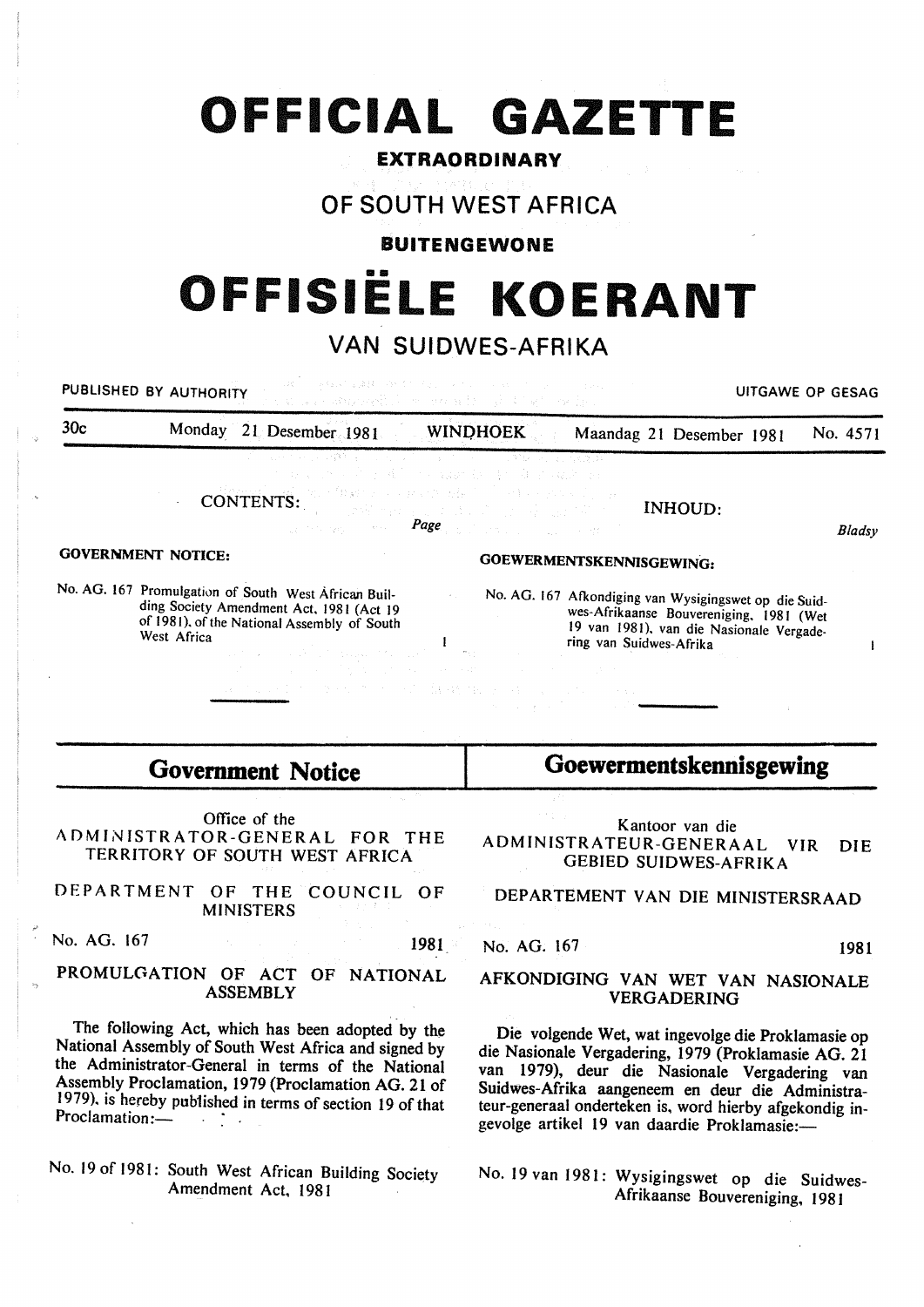#### **Act** No. **19, 1981 SOUTH WEST AFRICAN BUILDING SOCIETY AMENDMENT ACT, 1981**

(English *text* signed by the Administrator-General on *10 December 1 981)* 

# **ACT**

**To amend the South West African Building Society Proclamation, 1979, in relation to definitions and the exemptions and supplementary powers granted to the South West African Building Society; to provide for the appointment of directors by the holder of the founder shares in the South West African Building Society; to vest certain powers in the Administrator-General and the Council of Ministers in relation to the South West African Building Society; and to provide for incidental matters.** 

BE IT ENACTED by the National Assembly of South West Africa, as follows:-

Amendment of section I of Proclamation AG. 9 of 1979.

**1.** Section 1 of the South West African Building Society Proclamation, 1979 (hereinafter referred to as the Proclamation), is hereby amended by the deletion of the definition of "Corporation".

2. (1) Section 2 of the Proclamation is hereby amended  $-$ 

(a) by the insertion after subsection (1) of the following subsection:

*"(l)bis* Notwithstanding the provisions of the Act and the rules of the South West African Building Society in relation to the election of directors, but subject to the provisions of subsection (4) of this section, two directors of the South West African Building Society shall be appointed by the holder of the founder shares in the South West African Building Society."; and

(b) by the substitution in subsection (4) for the word "Corporation" of the word" Administrator-General".

(2) The provisions of paragraph (a) of subsection (1) shall come into operation on the date on which the first annual general meeting of the South West African Buildin<sup>o</sup> Society which is held after the commencement of this Pr c!amation, is so held.

医异丙烷酸 网络

Amendment of section 2 of Proclamation AG. 9 of 1979.

na priva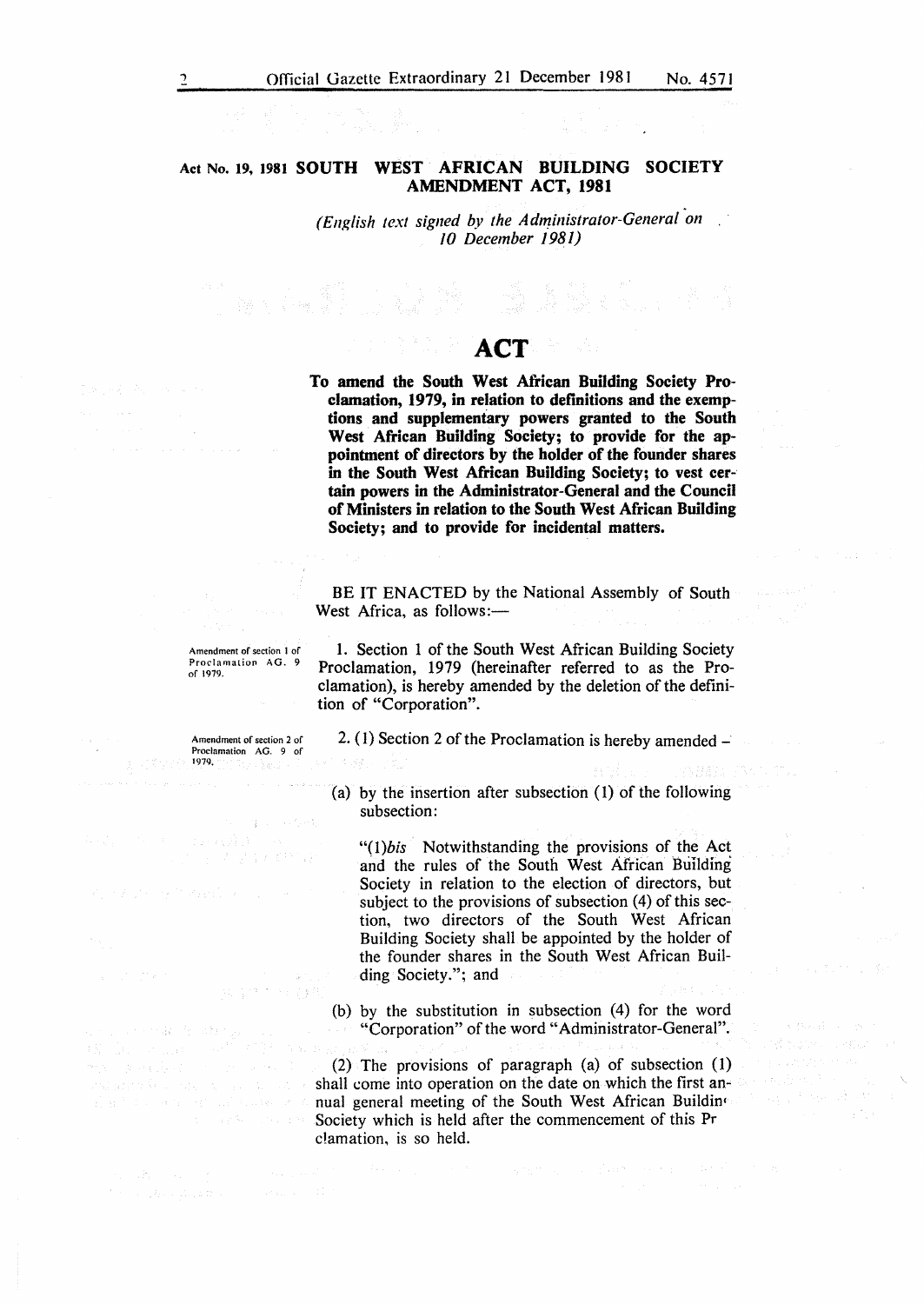#### WYSIGINGSWET OP DIE SUIDWES-AFRIKAANSE Wet No. 19, 1981 BOUVERENIGING, 1981

*( Engelse leks deur die A dministrateur-generaal onderteken op* 10 *Desember* 1981)

# **WET**

การเล่น เป็นเกิด เป็นเกิด เป็นเกิด เป็นเกิด เป็นเกิด เป็นเกิด เป็นเกิด เป็นเกิด เป็นเกิด เป็นเกิด เป็นเกิด เป็<br>เป็นเกิด เป็นเกิด เป็นเกิด เป็นเกิด เป็นเกิด เป็นเกิด เป็นเกิด เป็นเกิด เป็นเกิด เป็นเกิด เป็นเกิด เป็นเกิด เป

 $\label{eq:3.1} \frac{1}{2} \left[ \left( \partial_{\lambda \lambda} \partial_{\lambda \lambda} \psi_{\lambda \lambda} \right) \right] \left( \mathcal{E}_{\lambda \lambda} \psi_{\lambda \lambda} \right) \left( \mathcal{E}_{\lambda \lambda} \psi_{\lambda \lambda} \right) \left( \mathcal{E}_{\lambda \lambda} \psi_{\lambda \lambda} \right) \left( \mathcal{E}_{\lambda \lambda} \psi_{\lambda \lambda} \right)$ 

Tot wysiging van die Proklamasie op die Suidwes-Afrikaanse Bouvereniging, 1979, betreffende woord- · omskrywings en die vrystellings en aanvullende bevoegdhede verleen aan die Suidwes-Afrikaanse Bouvereniging; om voorsiening te maak vir die aanstelling van direkteure deur die houer van die stigtersaandele in die Suidwes-Afrikaanse Bouvereniging; om sekere bevoegdhede aan die Administrateur-generaal en die Ministersraad te verleen met betrekking tot die Suidwes-Afrikaanse Bouverenging; en om voorsiening te maak vir verbandhoudende aangeleenthede.

DAAR WORD BEPAAL deur die Nasionale Vergadering van Suidwes-Afrika, soos volg:-

l. Artikel I van die Proklamasie op die Suidwes-Afrikaanse Bouvereniging, 1979 (hieronder die Proklamasie genoem), word hierby gewysig deur die omskry-wing van "Korporasie" te skrap.

2. (I) Artikel 2 van die Proklamasie word hierby ge $wysig -$ 

(a) deur die volgende subartikel na subartikel (I) in te voeg:

"(I *)bis* Ondanks die bepalings van die Wet en die statute van die Suidwes-Afrikaanse Bouvereniging met betrekking tot die verkiesing van direkteure, maar behoudens die bepalings van subartikel ( 4) van hierdie artikel, word twee direkteure van die Suidwes-Afrikaanse Bouvereniging aangestel deur die houer van die stigtersaandele in die Suidwes-Afrikaanse Bouverenging."; en

(b) deur in subartikel (4)die woord"Korporasie"deur die woord "Administrateur-generaal" te vervang.

(2) Die bepalings van paragraaf (a) van subartikel (1) tree in werking op die datum waarop die eerste jaarlikse algemene vergadering van die Suidwes-Afrikaanse Bouvereniging wat na die inwerkingtreding van hierdie Proklamasie gehou word, aldus gehou word.

Wysiging van artikel I van Proklamasie AG. 9 van 1979.

Wysiging van artikel 2 van Proklamasie AG. 9 van 1979.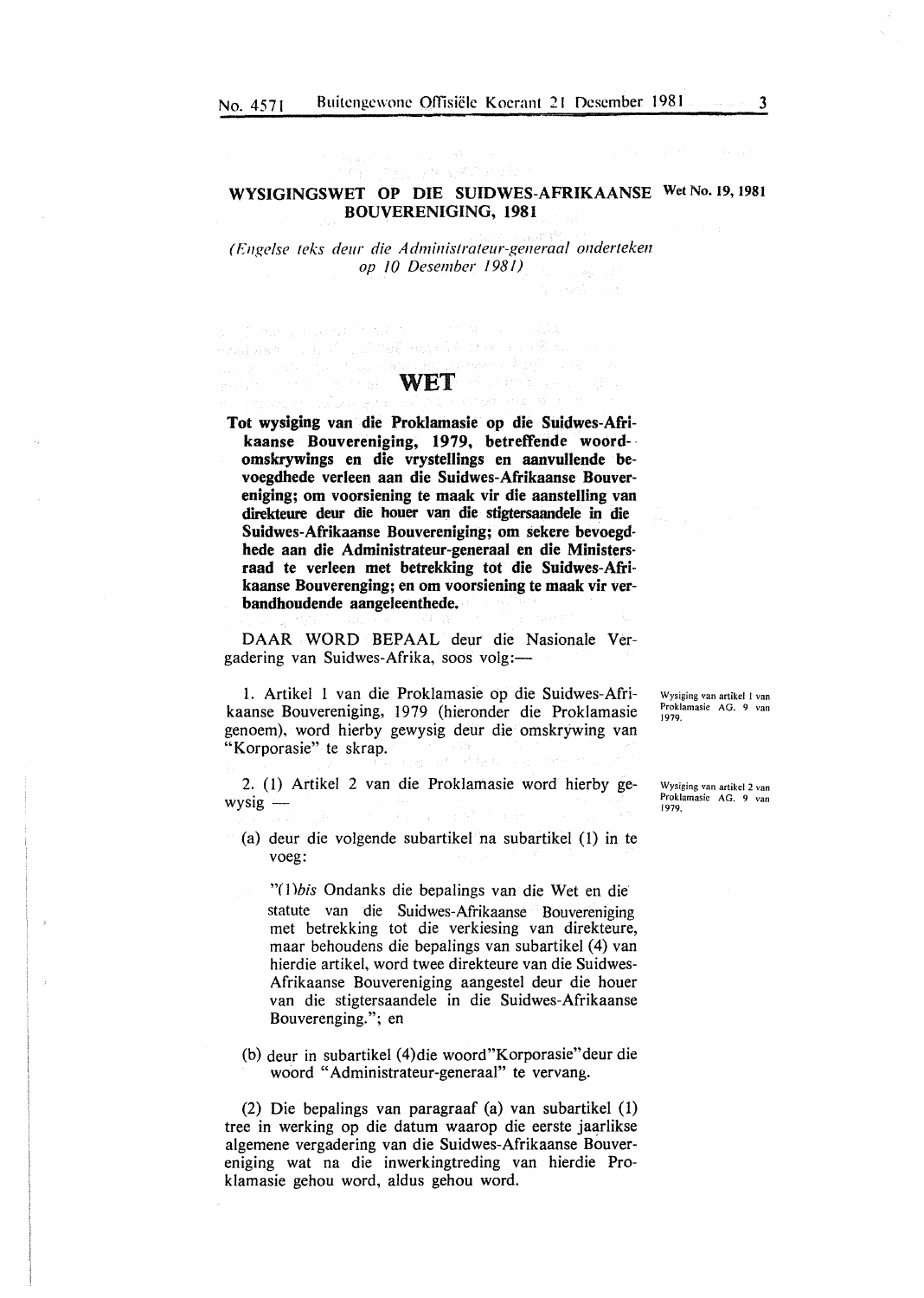#### **Act** No. **19, 1981 SOUTH WEST AFRICAN BUILDING SOCIETY AMENDMENT ACT, 1981**

Substitution for section 3 of Proclamation AG. 9 of 1979.

3. The following section is hereby substituted for section 3 of the Proclamation:

*"Supplementary powers of the South West African Building Society* 

3. In addition to the powers referred to in section 22 of the Act the South West African Building Society shall have power to pledge its assests, including mortgage loans, as security for its liability in relation to the redemption of shares issued by it to any permanent building society registered in terms of the Act in respect of the business transferred by such a building society to the South West African Building Society in accordance with the provisions of section 55A of the Act.''.

Insertion of sections *3bis*  and *3ter* in Proclamation AG. 9 of 1979.

4. The following sections are hereby inserted in the Proclamation after section 3:

#### *"Powers of the Administrator-General*

*3bis.* The Administrator-General may from time to time take up shares in the South West African Building Society as he may deem it necessary and such shares shall be paid for out of moneys appropriated for that purpose by law.

#### *Powers of the Council of Ministers*

 $\label{eq:2.1} \begin{split} \partial \rho_{\text{max}}(x) &= \frac{1}{2\pi\epsilon} \frac{Z_{\text{max}}}{\sqrt{2\pi\epsilon}} \,, \\ \Omega_{\text{max}}(x) &= \frac{1}{2\pi\epsilon} \frac{Z_{\text{max}}}{\sqrt{2\pi\epsilon}} \,. \end{split}$ 

 $\bar{z}$ 

*3ter.* The Council of Ministers may guarantee the interest and dividends on and the capital of, any stock, debentures and shares issued bv the South West African Building Society and held oy any permanent building society registered in terms of the Act in respect of the business transferred by such a building society to the South West African Building Society in accordance with the provisions of section 55A of the Act.".

5. This Act shall be called the South West African Building Society Amendment Act, 1981.

Short title.